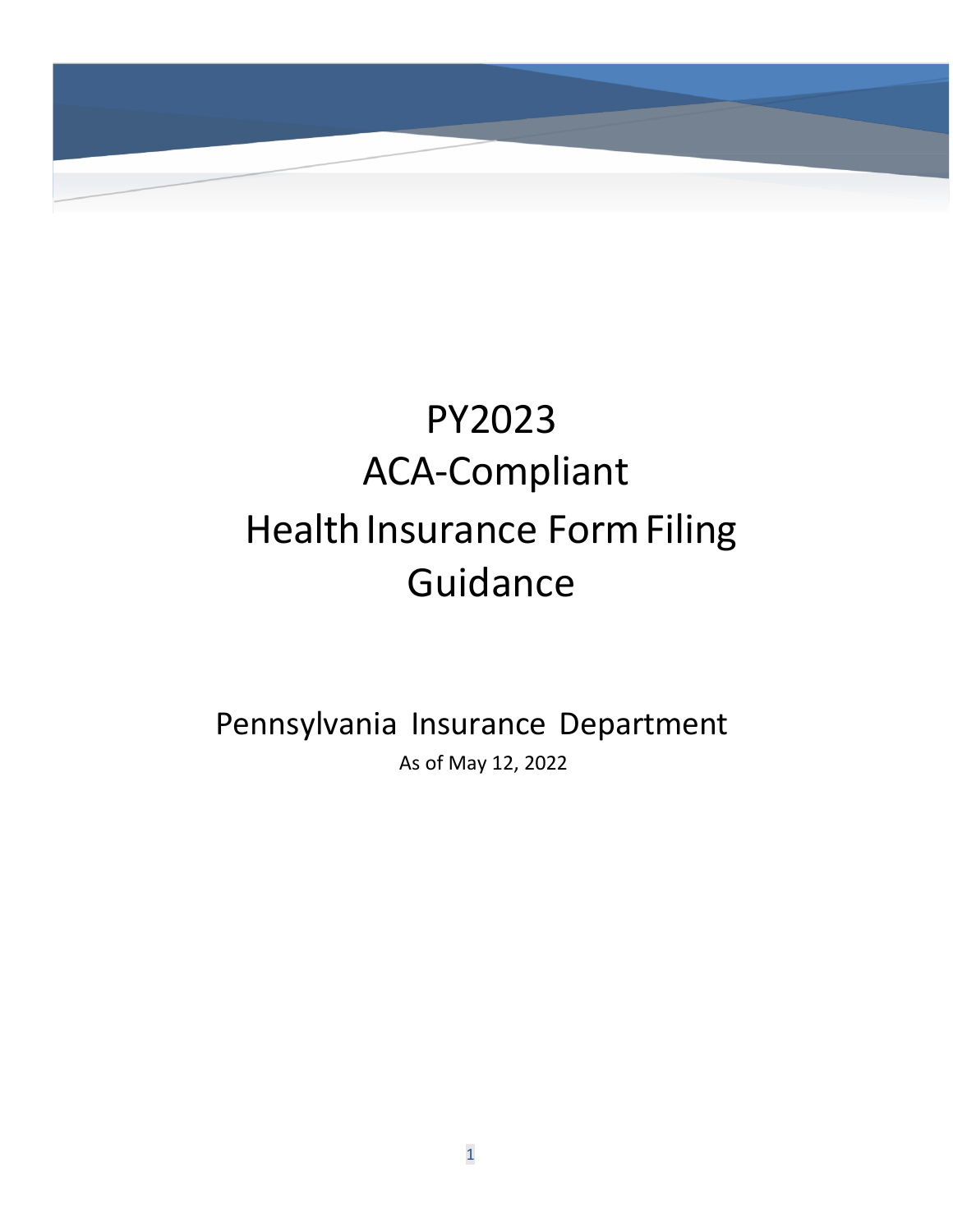This guidance provides instructions for on and off-exchange Affordable Care Act (ACA)-compliant individual and small group major medical health plans and stand-alone dental plans (SADPs).<sup>[1](#page-1-0)</sup> The timeline for filing plans and rates for Plan Year 2023 is the same for qualified health plan issuers (QHP issuers) and issuers that have no QHPs (non-QHP issuers).

The Pennsylvania Insurance Department (PID) is the primary regulator for all health insurance products sold in Pennsylvania. In addition to reviewing and approving rates and forms, PID will continue to perform plan management functions required for insurers' participation on the State-based exchange (PennieTM) for Plan Year 2023. These functions complement our traditional review and approval of forms and rates. By conducting these plan management functions, our goal is to make health plan regulation as efficient and streamlined as possible for health insurers, thereby reducing costs and complications and supporting a robust insurance market in Pennsylvania.

#### **\*\*For instructions for ACA-compliant individual and small group rate filings, see separate rate filing guidance at**  [http://www.insurance.pa.gov/Companies/ProductAndRateRequire/](http://www.insurance.pa.gov/Companies/ProductAndRateRequire/Pages/default.aspx#.Vt2H6_krKJA)**.\*\***

#### **Timeline for Form and Binder Filings**

All health issuers that wish to issue or renew ACA-compliant individual or small group health insurance coverage on or after January 1, 2023, must file their forms (including all required documents for policies, certificates, or membership contracts) and plan binders containing all required templates beginning May 8, 2022, but no later than **June 1, 2022. Late filings will not be accepted.** 

A complete filing is required even if a policy form that will be used in 2023 has no changes from the approved form for 2022.

Forms, rates, and binder filings updates and/or corrections should be submitted to the Department by August 12, 2022**.** No exceptions will be permitted.

## **SERFF Submission and Required Documents**

All filings must be submitted through the System for Electronic Rate and Form Filings (SERFF) under the appropriate Type of Insurance (TOI).

Major medical plans should be submitted under the appropriate TOI and corresponding sub-TOI.

- H16G: Group Health Major Medical
- H16I: Individual Health Major Medical
- HOrg02G: Group Health Organizations Health Maintenance (HMO)
- HOrg02I: Individual Health Organizations Health Maintenance (HMO)

Stand-Alone dental plans should be submitted using the proper TOI.

- H10I: Individual Health Dental
- H10G: Group Health Dental

<span id="page-1-0"></span> $1$  By "ACA-compliant individual and small group plans," the Department means major medical (also known as comprehensive medical) plans that are fully compliant with the 2014 ACA market reforms. This excludes grandfathered plans and possibly transitional (sometimes called grandmothered) plans. A decision with respect to transitional plans being permitted in 2023 has not yet been announced by the federal government, nor has PID made a determination on whether they will be permitted to continue into 2023 in Pennsylvania.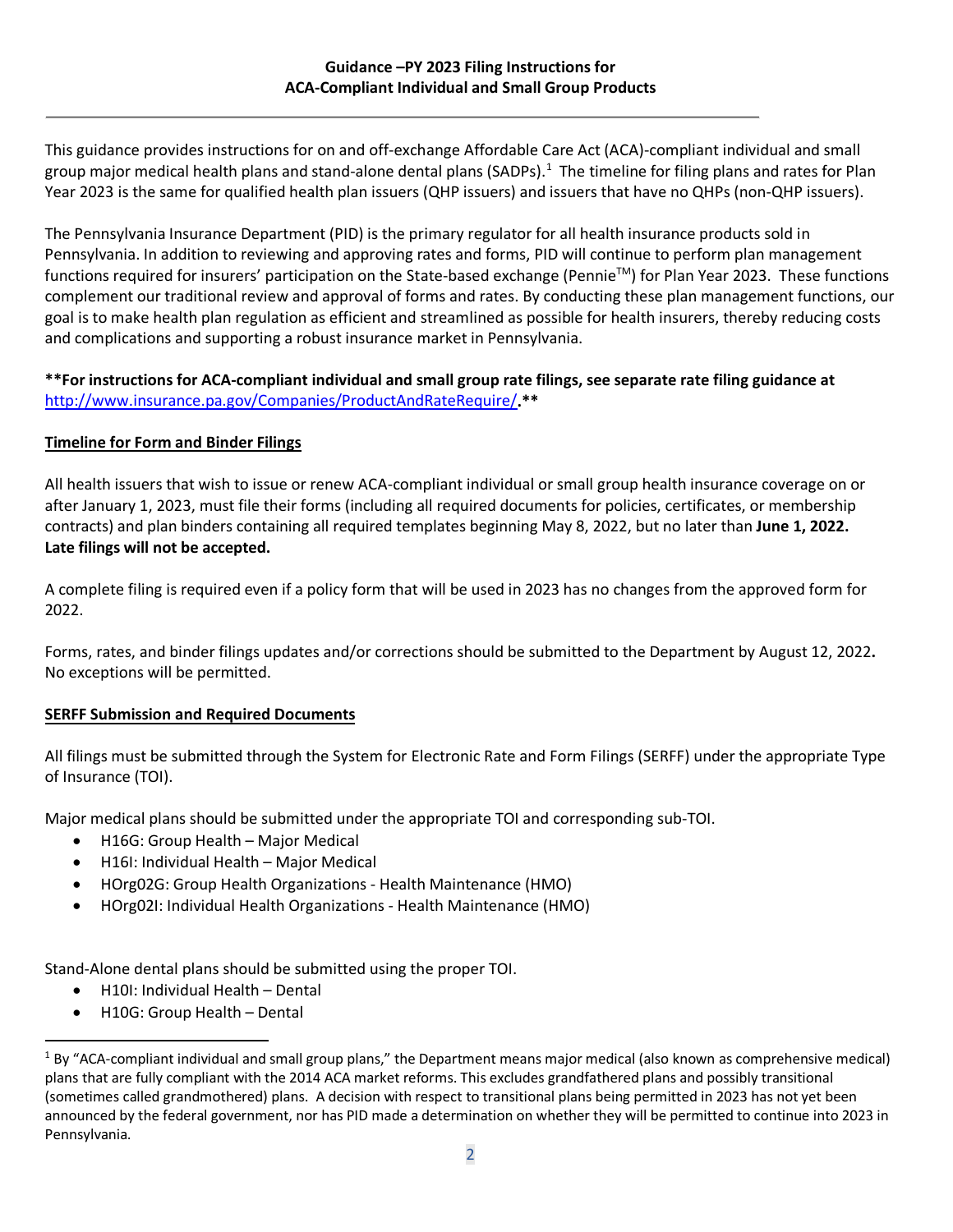All major medical health insurance forms must be filed through SERFF, even if those health plans are offered only in the market outside the State-based exchange. General instructions to filers in Pennsylvania will be provided on Pennsylvania's state page in SERFF, including any updates to these instructions. Please check SERFF on a regular basis for important general information, as well as specific information about your company's filings.

Please check the SERFF website for information and instructions about using SERFF. As was the case last year, issuers will work directly with PID to submit all QHP application data in accordance with federal and state guidelines. SERFF will be used by issuers to transmit information to PID, and PID will use SERFF to transmit information to Pennie.

Applications and Enrollment forms must be included at the time of submission for the Small Group Market.

**DO NOT SUBMIT** QHP application data through HIOS. Submitting QHP application data through HIOS will result in system malfunctions that could cause plan data to fail to display on Pennie<sup>™</sup>.

## **Guidance to Issuers**

All issuers should carefully review all Pennie<sup>™</sup> PY 2023 certification guidance. The Pennie™ certification guidance document contains important guidance regarding QHP certification, including details on the process for meeting expectations regarding QHP benefit design, review for non-discrimination, annual maximum out-of-pocket limits, and other topics. PID will review health plans that will be sold on Pennie™ (and outside Pennie™, as applicable) according to the guidance issued and the requirements of Pennsylvania law and federal law. PID seeks to promote a level playing field inside and outside the exchange to the greatest extent possible.

PID will conduct the preliminary review for QHP certification and make a recommendation to Pennie™. Pennie™ will send all substantive corrections to PID before sending those requested corrections to the issuer. Please do not make corrections without first seeking permission and receiving approval from PID to make those corrections through SERFF.

## **Content of Form Filings**

A separate submission letter (as required by 31 Pa. Code § 89b.5) is required; reference to the filing description or General Information tab in SERFF does not satisfy this requirement. The submission may be rejected as incomplete if the submission letter is not included.

Small group and individual health plans must be submitted in separate SERFF filings. All forms submitted for review and approval must be attached to the Form Schedule tab in SERFF. Any form appearing on the Form Schedule tab must be submitted in clean final print, as intended for use. Copies of the forms with redlines, drafting notes, and other tracked changes are encouraged and should be uploaded on the Supporting Documentation tab.

Applications and Outline of Coverage (OOC) documents must be filed at the same time as the policy forms for products sold in the Individual Market.

REMINDER: Applications and Enrollment forms must be included at the time of submission for the Small Group Market.

Materials to be uploaded under the Supporting Documentation include:

- Completed Compliance Checklist, Worksheet, and Certification. These documents can be found on the Department's website at [http://www.insurance.pa.gov/Companies/ProductAndRateRequire/Pages.](http://www.insurance.pa.gov/Companies/ProductAndRateRequire/Pages)
- Summary of Benefits and Coverage (SBC) per issuer for PPO/POS/EPO products and one per issuer for HMO products, if the issuer offers both PPO/POS/EPO and HMO products. For products that include plans designed to comply with metal level actuarial value requirements, please submit a Silver level plan SBC.
- Forms with Redlines, drafting notes, and other tracked changes.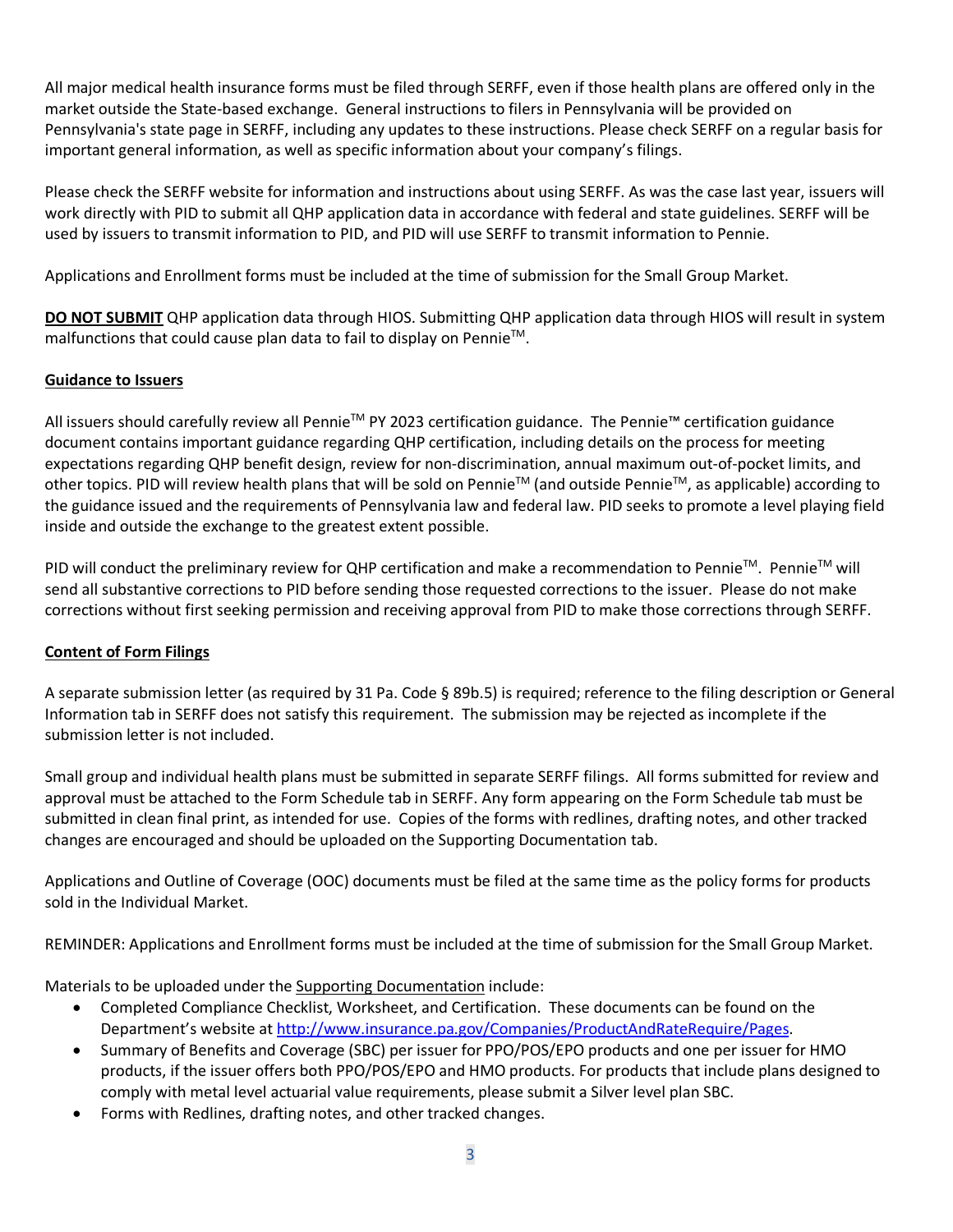- Completed Mental Health Parity Attestation, Nonquantitative parity analyses, and Quantitative parity analyses.
- Sample insurance ID Card.

The filing may be rejected if required documents are not provided within the timeframes identified by PID. Please note that separate Compliance Checklists are provided for major medical and stand-alone dental.

Variability within an ACA-compliant product filing is limited to cost-sharing; benefits may not be variable. Also, all benefits must be embedded in a plan, as explained in the URR Instructions. For example, suppose a company desires to add extraterritorial benefits for employees that live outside of Pennsylvania. In that case, it may amend the policy form to include those benefits, but it may not treat those benefits as optional. Such an amendment should contain language that has been approved by the other jurisdiction. Please also include in the filing a certification stating that the language has been approved by the other jurisdiction, identifying the jurisdiction, and confirming that the extraterritorial benefit does not diminish the benefits provided to an employee pursuant to Pennsylvania law.

## **Mental Health Parity Guidance**

Section 203 of Consolidated Appropriations Act of 2021 (Pub. L. 116-260), codified at 42 U.S.C. § 300gg-26(a)(8), which became effective on February 10, 2021, and Acts 89 and 92 of 2020, codified at 40 Pa. C.S. §§ 4301-4304 and 40 P.S. § 908-14a-b, which are applicable for health insurance policies beginning on January 1, 2022, impose specific requirements on health insurers. These laws require plans subject to the Paul Wellstone and Pete Domenici Mental Health Parity and Addiction Equity Act of 2008, as amended (MHPAEA), to document and make available parity analyses that identify limitations, describe the process used to develop, select, or continue those limitations, and define the factors used to determine whether a limitation is applicable to an MH/SUD service. To demonstrate compliance with these requirements, the PID requires specific reporting related to quantitative and non-quantitative treatment limitations (QTL/NQTLs) for health insurance policies subject to MHPAEA. More information about MHPAEA compliance is available at https://www.insurance.pa.gov/Coverage/Pages/Parity.aspx and the parity analysis templates and product filing instructions are available at https://www.insurance.pa.gov/Companies/ProductAndRateRequire/Pages/default.aspx

#### Requirements include:

- o Annual Attestations under Acts 89 and 92
- o Quantitative Treatment Limitation (QTL) and Financial Requirement (FR) Parity Analysis Submission
- o Non-Quantitative Treatment Limitation (NQTL) Parity Analysis Submission

## **QTL/FR Testing**

To demonstrate compliance with these requirements, for each filing for a health insurance policy offered, issued, or renewed in the Commonwealth to which MHPAEA applies, PID suggests that each form filing include quantitative treatment limitations (QTLs) and Financial Requirements (FR) analyses for all metal levels in each plan design. For PY23, the Department is suggesting each filing include an analysis for one HMO plan design from each metal level, one PPO plan design from each metal level, and one EPO plan design from each metal level, as applicable. An insurer may choose to use the QTL compliance template available on the Department'[s website.](https://www.insurance.pa.gov/Companies/ProductAndRateRequire/Pages/default.aspx) For purposes of these analyses, QTLs/FRs include, but are not limited to, financial requirements like co-pays and coinsurance, as well as office visit limitations or other limits on how many times a treatment may be covered. The analyses must provide classifications and limitations for ALL covered benefits listed in the analyzed plan; please identify the form number and/or product/plan identification for certificates of coverage and schedules of benefits to which the analysis is being applied.

Expected claims dollar amounts must be provided for medical/surgical benefits.

If a health insurer does not use the template provided on the Department's website, the analysis must clearly identify all elements of the analysis as outlined in federal regulation. Such documentation may include a crosswalk or narrative comparison to the Department's template or to each element outlined in 45 C.F.R. § 146.136.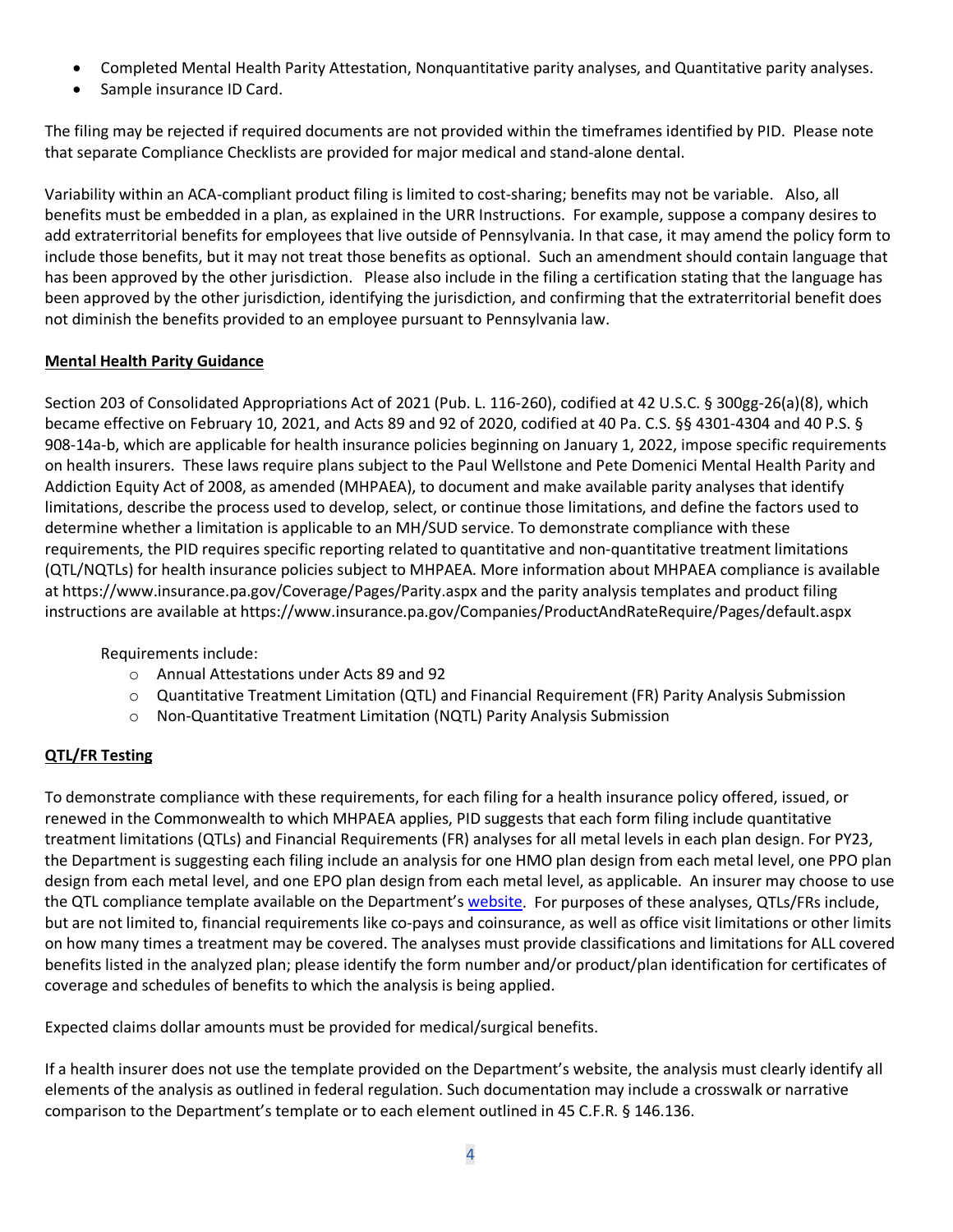## **NQTL Analysis**

Additionally, for each filing for a health insurance policy offered, issued, or renewed in the Commonwealth to which MHPAEA applies, please provide one example of non-quantitative treatment limitations (NQTLs) that may apply to medical/surgical (Med/Surg) services and mental health or substance use disorder (MH/SUD) services under the policy. The example should illustrate and reference the baseline parity analysis performed for each limitation while demonstrating how the limitations are compliant with MHPAEA. An insurer may choose to use the NQTL compliance template available on the Department's [website.](https://www.insurance.pa.gov/Companies/ProductAndRateRequire/Pages/default.aspx) NQTLs include, but are not limited to, medical management standards limiting or excluding benefits based on medical necessity, prior authorization processes, and step therapy; recognizing the importance and prevalence of prior authorization processes, you may wish to include prior authorization as the submitted example. If the NQTL analysis is the same for multiple products/plans, a company should submit the single analysis and reference the products/plans to which it applies.

The goal of these QTL/FR analyses and NQTL examples is to facilitate the Department's responsibility to gauge, at the point of policy form review, compliance "as written" with the above-cited provisions. As noted above, an insurer may choose to use the QTL and NQTL compliance templates available on the Department's [website.](https://www.insurance.pa.gov/Companies/ProductAndRateRequire/Pages/default.aspx) Alternate means of demonstrating compliance are permitted but may delay the form review process.

#### **Network Adequacy**

As required in federal law and regulation, a QHP issuer that has a provider network must maintain a network that is sufficient in number and types of providers, including providers that specialize in mental health and substance use disorder services, to ensure that all services will be accessible to enrollees without unreasonable delay. To promote efficiency across network types, PID will review all networks based on the same standards, generally referencing the finalized 2023 Notice of Benefit and Payment Parameters and requirements found in Act 68 and 28 Pa. Code Ch. 9. PID will use an updated version of the network adequacy template introduced during PY2022.

NOTE: network adequacy templates required as part of the QHP certification application must still be filed. While PID continues to explore options to reduce the number of templates required, PID has not yet been able to confirm removal of any templates.

Submit PID network adequacy templates via company-specific SFTP sites provided by Bureau of Managed Care staff. If your company has not received an SFTP link, please send a request for SFTP access to: RA-INBURMNGDCAREPRDR@pa.gov. Final network reports and additional justification will be uploaded to SERFF by PID staff.

#### **No Surprises Act**

The No Surprises Act (NSA) applies to all QHPs. Under the NSA, emergency services, including air ambulance, must be covered without prior authorization and regardless of whether the provider or facility is in-network. Emergency services also include any post-stabilization services, unless certain conditions are met. Further, the NSA protections apply if a health plan covers any benefits for non-emergency services related to a visit in an in-network facility. In particular, the NSA seeks to protect patients who have little or no control over who provides their care, which means specified ancillary providers, such as labs, anesthesiologists, radiologists or doctors involved in a surgery that the patient does not select, and certain diagnostic services that the patient does not select, may not balance bill under any circumstance. In addition, cost-sharing for care by those ancillary providers or services is treated as in-network.

The NSA also protects patients who receive services from an out-of-network provider other than those specified in connection with a visit to a facility unless that out-of-network provider gives notice and receives consent in accordance with the Act.

Protections included in the No Surprises Act apply to the following facilities and services: emergency air ambulance, emergency facility and provider services, hospitals, hospital outpatient departments, ambulatory surgical centers, and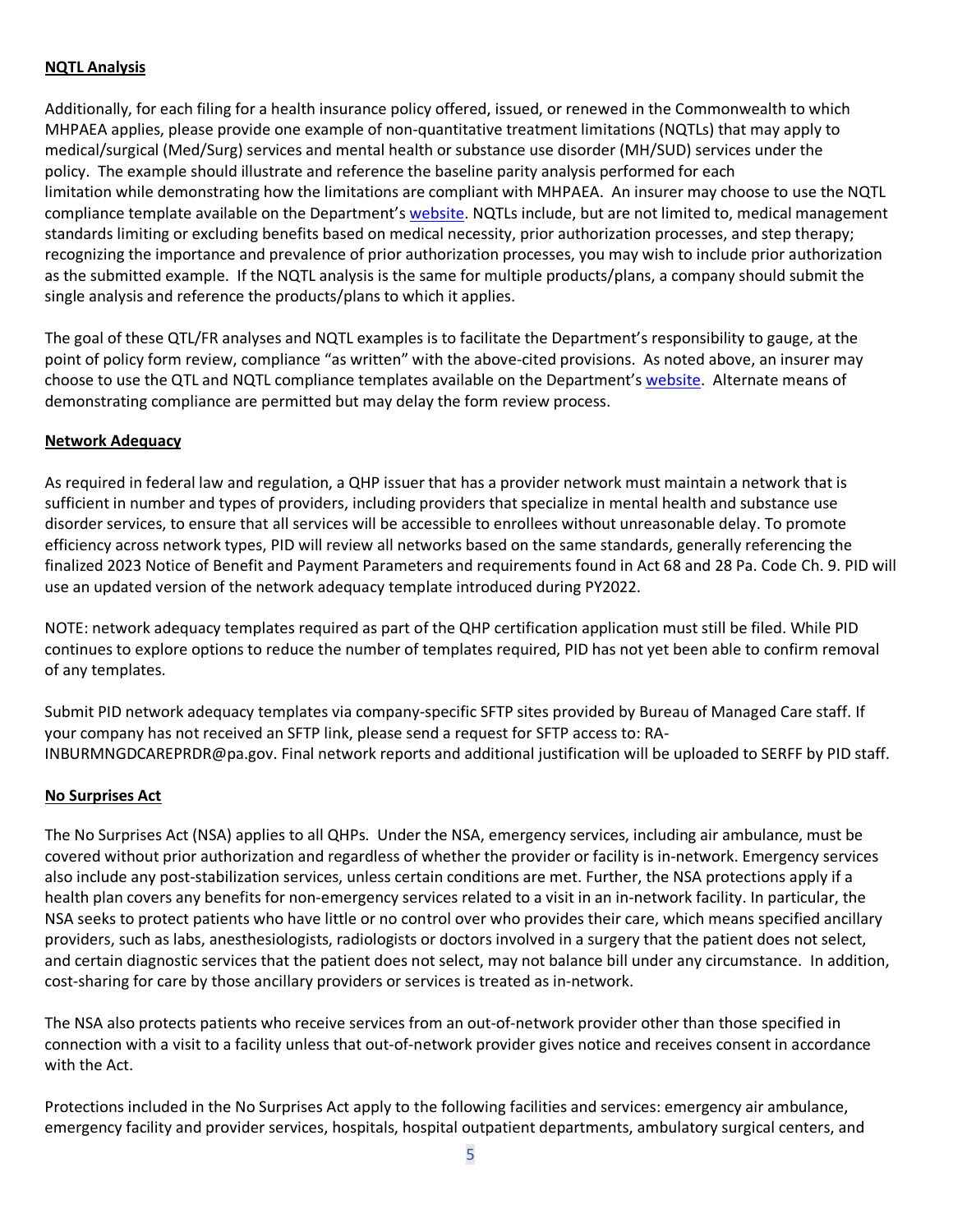non-emergency services in connection to a visit at a covered facility. The NSA does not currently apply to Ground Ambulance Services.

PID expects form language and internal policies and procedures to accurately represent and implement these protections.

For more information about the No Surprises Act, please visit www.insurance.pa.gov/nosurprises.

## **Content of Binder Filings**

A binder is required for each market type (individual or small group). "On-exchange" plans and "off-exchange only" plans should appear within the same binder; do not file separate binders based on exchange intentions. Correspondence related to the binder must be attached to the binder filing.

As in past years, the QHP data templates must be completed for all individual and small group health plans, regardless of whether plans are being submitted for QHP certification. New templates for 2023 must be filed even if no changes were made to the underlying policy forms. Issuers offering plans in both the individual and small group markets need to complete only one Business Rules Template; it will include both individual and small group plans. However, the Business Rules Template must be submitted in both the individual and small group SERFF filings and binders.

It came to PID's attention during plan year 2018 that the Plan and Benefits template does not include entries for Inherited Metabolic Disorder (PKU), Diabetes Care Management and Dental Anesthesia. As this problem has not been corrected for PY 2023, please add these as line items to the template as additional EHBs. This will allow the review tools to run properly. NOTE: PID network adequacy templates do not connect to CMS templates or checkers.

For the Formulary - Inadequate Category/Class Count Supporting Documentation and Justification: Provide a detailed explanation at the time of binder submission of any inadequate Category/Class Count. The detailed explanation should provide a more in-depth explanation of the associated Justification Code.

If an issuer needs to update information that results in a change to any template, the associated QHP Application Review tools must be run and results submitted each time there is a template revision.

All QHP issuers must run all applicable CMS tools, including the Data Integrity Tool, the Plan ID Crosswalk Tool, the ECP Tool, the SADP ECP Tool, the Cost Sharing Tool, the Category & Class Drug Count Tool, and the Non-Discrimination Clinical Appropriateness Review, and submit the results as supporting documentation. If the tool identifies deficiencies, the issuer must submit the appropriate justification addressing the identified deficiencies.

Submit the Quality Implementation Plan and Progress Report forms through SERFF since Pennsylvania performs plan management.

NOTE: Binders, like form filings, must be submitted **no later than June 1st, 2022** as described in the timeline.

## **Stand-Alone Dental Plans**

Qualified stand-alone dental plan (QDP) issuers must file their rates, forms, and plan binders according to the same timelines and instructions that apply to all QHP issuers as outlined above. Pennsylvania's PPO network adequacy requirements also apply to dental plans<sup>[2](#page-5-0)</sup>. The benefits template will be modified for dental plans as described in the 2023 Letter to Issuers in the Federally-facilitated Marketplaces. Each QDP issuer must specify whether the rates contained in the templates are guaranteed to consumers or will be subject to change (underwriting).

QDP forms, rates, and binders must be filed separately from QHP filings. Dental binders/filings should include all QDPs

<span id="page-5-0"></span><sup>&</sup>lt;sup>2</sup> Pennsylvania's PPO network adequacy requirements apply to vision plans in addition to dental plans.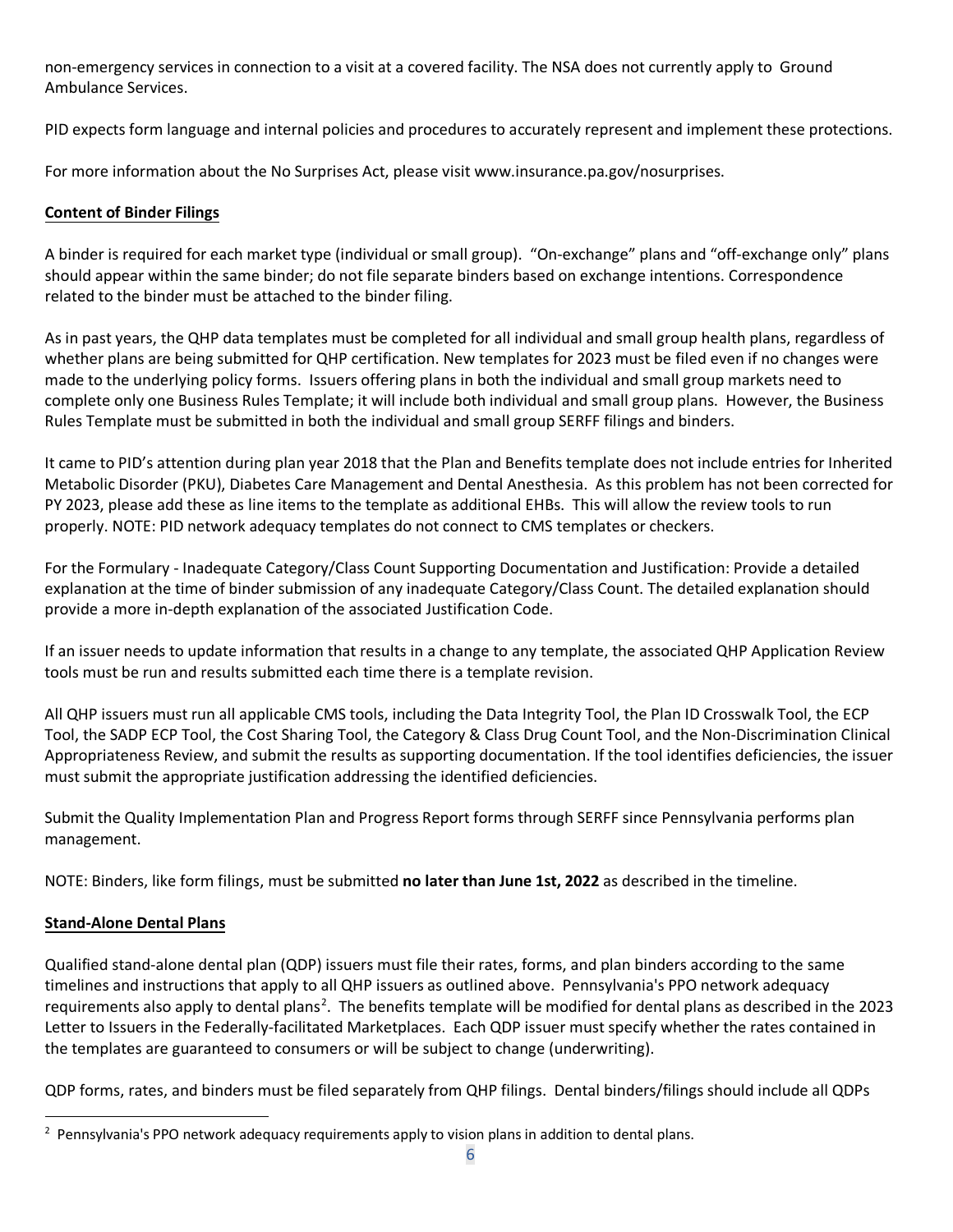sold on and off the exchange.

Note: Off-exchange non-certified stand-alone dental plans are not required to be submitted during the same timeframe as for QDPs. An exception to this is a stand-alone dental plan that an issuer wishes to certify but only offer off-exchange. Refer to the Content of Binder Filings section above for details on certifying "off-exchange only" plans.

REMINDER: SADP issuers that wish to certify non-exchange dental plans with CMS must provide a table in the Binder Transmittal Letter or a separate document under Supporting Documentation in the binder that identifies the plans that the issuer would like to certify. This helps facilitate the transfer of those plans to HIOS. It is imperative that SADP issuers provide this information so that all plans can be properly transferred to CMS.

#### **CONCLUSION**

The Department reminds filing entities that all forms and rates used in Pennsylvania remain subject to, and must comply in all respects with, Pennsylvania's insurance laws and regulations. The Department retains its ability to take after-use enforcement action and seek any available remedy for non-compliant forms or rates. An issuer will be responsible for assuring that all of its insureds are provided the full benefits provided by state and federal law, including the ACA, MHPAEA, and the NSA. PID continues to review templates and documentation to try to reduce the number of required documents for any given submission, and will accept comment on efficiencies and processes that will help reduce the overall filing burden for all concerned.

Please send any questions on this guidance that cannot be answered through the SERFF process to Lars Thorne at [rlthorne@pa.gov.](mailto:rlthorne@pa.gov) As appropriate, we may compile them and post responses as FAQs on the Department's website.

#### **APPENDIX**

Overview of Binder Submission, Rate Filing Submission and Form Filing Supporting Documents Submission, As Applicable

Please note: For QHP application materials, CMS templates should be used unless a separate template is provided by the Department or Pennie<sup>™</sup>.

| Qualified Health Plan (QHP) or Plan Certification Criteria                | <b>Submission</b>                          |
|---------------------------------------------------------------------------|--------------------------------------------|
| <b>Plan Certification</b>                                                 | Memo of Attestation to Pennie <sup>™</sup> |
| <b>Accreditation Questions</b>                                            | <b>SERFF</b>                               |
| <b>Federal Actuarial Memorandum RRG.2</b>                                 | <b>SERFF</b>                               |
| Category and Class Drug Count Tool Results                                | <b>SERFF-Supporting Documentation</b>      |
| Combined Prescription Drug Supporting Documentation and Justification     | <b>SERFF</b>                               |
| Compliance Certification (signature)                                      | SERFF - Supporting Documentation           |
| <b>Compliance Checklist</b>                                               | <b>SERFF-Supporting Documentation</b>      |
| <b>Compliance Worksheet</b>                                               | SERFF - Supporting Documentation           |
| <b>Consumer Friendly Justification</b>                                    | <b>SERFF</b>                               |
| <b>Cost Share Tool Results</b>                                            | <b>SERFF</b>                               |
| <b>Essential Community Providers Tools Results</b>                        | <b>SERFF</b>                               |
| <b>Essential Community Providers Write-in Worksheet (when applicable)</b> | <b>SERFF</b>                               |
| <b>Essential Community Providers/Network Adequacy Attestation</b>         | <b>SERFF</b>                               |
| <b>Essential Community Providers/Network Adequacy Template</b>            | <b>SERFF</b>                               |
| <b>Essential Health Benefits-Substituted Benefit</b>                      | <b>SERFF-Supporting Documentation</b>      |
| <b>Formulary Review Suite Tool Results</b>                                | <b>SERFF-Supporting Documentation</b>      |
| <b>Insurer Marketplace Information Administrative Data</b>                | <b>SERFF</b>                               |
|                                                                           |                                            |